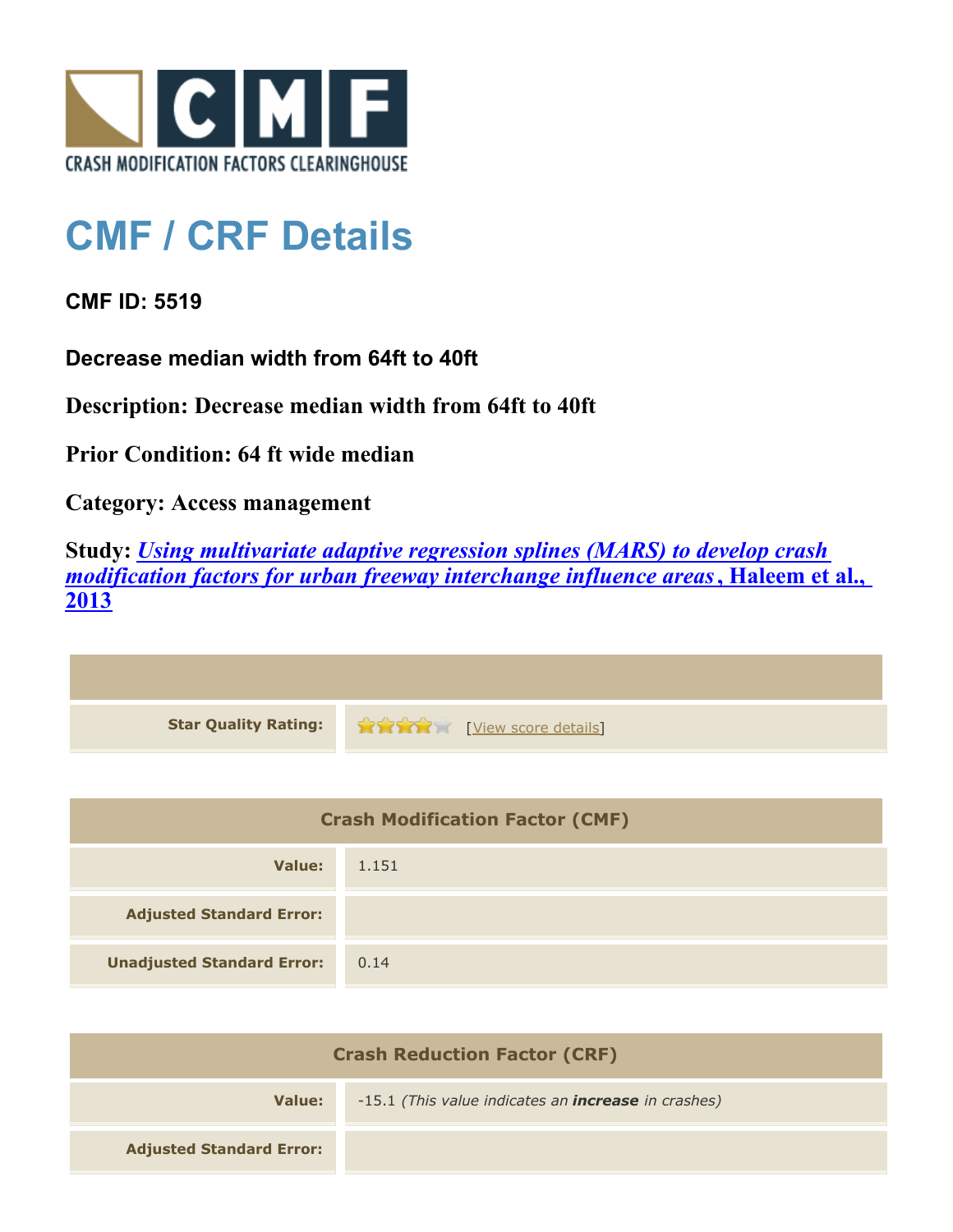| <b>Applicability</b>       |                                                    |
|----------------------------|----------------------------------------------------|
| <b>Crash Type:</b>         | Sideswipe                                          |
| <b>Crash Severity:</b>     | All                                                |
| <b>Roadway Types:</b>      | Principal Arterial Other Freeways and Expressways  |
| <b>Number of Lanes:</b>    | $4$ to $6+$                                        |
| <b>Road Division Type:</b> | Divided by Median                                  |
| <b>Speed Limit:</b>        |                                                    |
| <b>Area Type:</b>          | Urban                                              |
| <b>Traffic Volume:</b>     | 5700 to 309000 Annual Average Daily Traffic (AADT) |
| <b>Time of Day:</b>        | All                                                |

## *If countermeasure is intersection-based*

| <b>Intersection Type:</b>         |  |
|-----------------------------------|--|
| <b>Intersection Geometry:</b>     |  |
| <b>Traffic Control:</b>           |  |
| <b>Major Road Traffic Volume:</b> |  |
| <b>Minor Road Traffic Volume:</b> |  |

| <b>Development Details</b>      |              |
|---------------------------------|--------------|
| <b>Date Range of Data Used:</b> | 2007 to 2010 |
| <b>Municipality:</b>            |              |
| State:                          | - FL         |